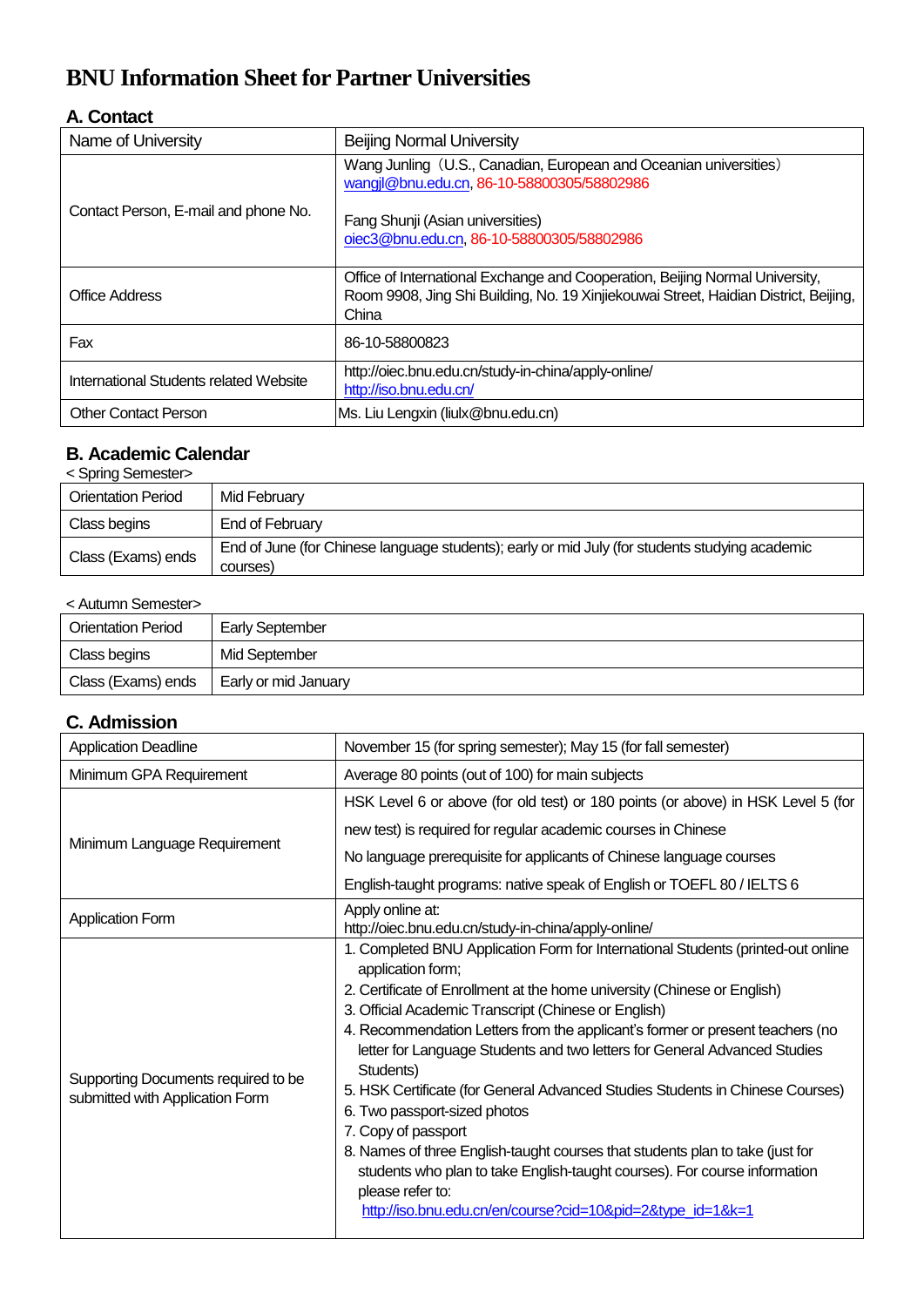| Duration of study at host university    | One semester or one year                                          |
|-----------------------------------------|-------------------------------------------------------------------|
| No. of exchange positions, per semester | In accordance with the Agreement on Exchange Program              |
| Nationality of applicants               | Only international students are accepted to the exchange program. |

### **D. Major & Course Registration**

| Level of Study                      | Undergraduate; Postgraduate                                                                                                                                                                                                                                                                                           |
|-------------------------------------|-----------------------------------------------------------------------------------------------------------------------------------------------------------------------------------------------------------------------------------------------------------------------------------------------------------------------|
| Available Areas of Study            | HSK Level 6 or above (for old test) or 180 points (or above) in HSK Level 5 (for new<br>test) is required for students who apply to study regular academic courses at schools<br>other than the College of Chinese Language and Culture<br>No such restriction for Chinese language students                          |
| Semester Course Load                | 3-5 courses/semester                                                                                                                                                                                                                                                                                                  |
| Restrictions                        | Students must choose to study at one particular school or department and choose<br>courses within this school                                                                                                                                                                                                         |
| Website Link to find Classes Online | http://oiec.bnu.edu.cn/study-in-china/apply-online/ (website for international students)<br>www.bnu.edu.cn (website for Beijing Normal University)<br>http://iso.bnu.edu.cn/en/course?cid=10&pid=2&type_id=1&k=1<br>(English-taught courses)<br>http://iso.bnu.edu.cn/<br>(Website for International Students Office) |
| <b>Course Registration Period</b>   | After arrival at Beijing Normal University                                                                                                                                                                                                                                                                            |

## **E. Language Courses for Foreign Students**

| Do you have language courses for<br>foreign students? | Students can choose Chinese language courses (from beginner level to advanced<br>level); however, if students choose to study at other academic schools or<br>departments, then they can take one Chinese language course for free and other |
|-------------------------------------------------------|----------------------------------------------------------------------------------------------------------------------------------------------------------------------------------------------------------------------------------------------|
|                                                       | language courses are offered with charge.                                                                                                                                                                                                    |
| Website Link                                          | admission: http://iso.bnu.edu.cn/en/course?cid=10&pid=2&type_id=2&k=3<br>Chinese language courses from beginners' level to advanced level are offered by<br>the College of Chinese Language and Culture                                      |
| <b>Course Registration Period</b>                     | After arrival at Beijing Normal University                                                                                                                                                                                                   |

#### **F. Accommodation**

| Dorm room or other on-campus housing<br>guaranteed?                | BNU will try to provide dorms to exchange students. However, If room spaces are<br>limited, BNU may not guarantee dorms for exchange students.                                                     |
|--------------------------------------------------------------------|----------------------------------------------------------------------------------------------------------------------------------------------------------------------------------------------------|
| <b>Types and Fees</b>                                              | 60-95 Yuan RMB/day (on-campus residence)                                                                                                                                                           |
| <b>Housing Application Deadline</b>                                | Early January (for spring semester); Mid July (for fall semester). It's highly<br>suggested that students apply for housing as soon as they get the admission<br>notice and the student ID number. |
| <b>Application Form</b>                                            | Apply online after students get the admission notice<br>http://apply.bnu.edu.cn/ (with the account and password they used in online<br>application)                                                |
| During long vacation, can students stay in<br>their accommodation? | Yes (this may change on special occasions)                                                                                                                                                         |
| Possibility for Home Stay?                                         | Yes, but students need to find the accommodation by themselves                                                                                                                                     |

# **G. Visa Procedures**

| Visa Requirements   | X1 or X2 Visa                                                                                                                                       |
|---------------------|-----------------------------------------------------------------------------------------------------------------------------------------------------|
| Visa Procedure      | Students apply for visa after they receive the admission letter and visa application form, usually<br>within 40 days after the application deadline |
| Eligibility to work | <b>No</b>                                                                                                                                           |

#### **H. Others**

|                                                            | As requested by relevant national regulations and school requirements, during the            |  |
|------------------------------------------------------------|----------------------------------------------------------------------------------------------|--|
| Insurance required? If yes,<br>please specify the content. | registration international students must purchase group insurance for international students |  |
|                                                            | studying in China which is provided by Ping'an Insurance Company.                            |  |
|                                                            | As an alternative, students can buy the insurance for international students offered by      |  |
|                                                            | China Ping'an Company online. Details will be provided in the admission Handbook.            |  |